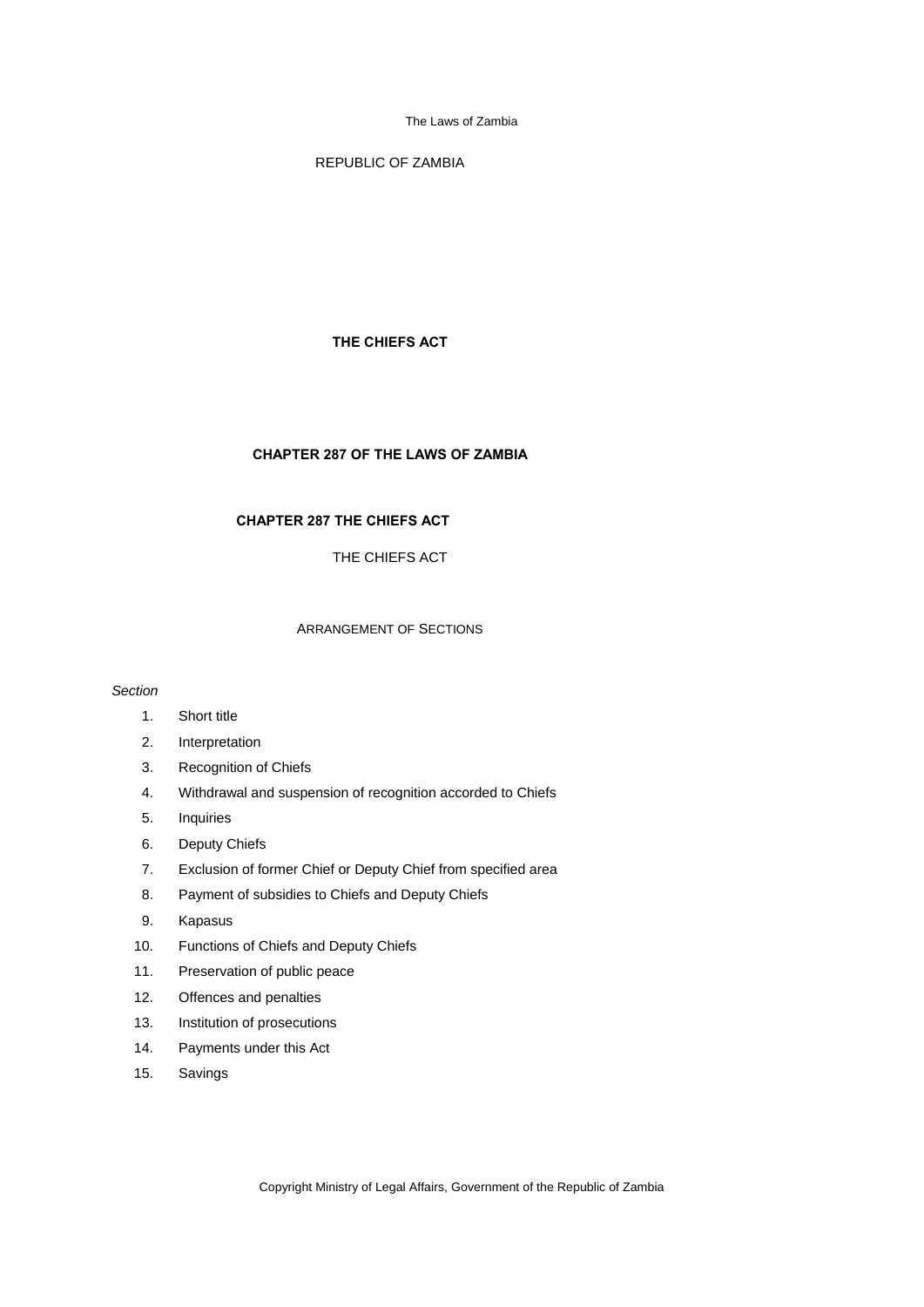## **CHAPTER 287**

### CHIEFS

**An Act to make provision for the recognition, appointment and functions of Chiefs and Deputy Chiefs; for the exclusion of former Chiefs and Deputy Chiefs from specified areas in the interests of public order; for the appointment and functions of kapasus; and for matters incidental to or connected with the foregoing.** [1*st November*, 1965] 67 *of* 1965 13 *of* 1994 **1.** This Act may be cited as the Chiefs Act. Short title **2.** In this Act, unless the context otherwise requires-"Chief" means a person recognised under this Act as the holder of an office specified by or under section *three*; "Deputy Chief" means a person holding office under this Act as the deputy to a Chief; "kapasu" means a person holding or acting in the office of kapasu to a Chief or Deputy Chief. **3.** (1) Subject to the provisions of this section, the President may, by statutory order, recognise any person as being, within the area in Zambia specified in the order, the holder of-Recognition of Chiefs (*a*) the office of Litunga of the Western Province or of any other chiefly office in the Western Province specified in the order; (*b*) the office of Paramount Chief, Senior Chief, Chief or Sub-Chief. (2) No person shall be recognised under this section as the holder of an office unless- (*a*) the President is satisfied that such person is entitled to hold the office under African customary law; and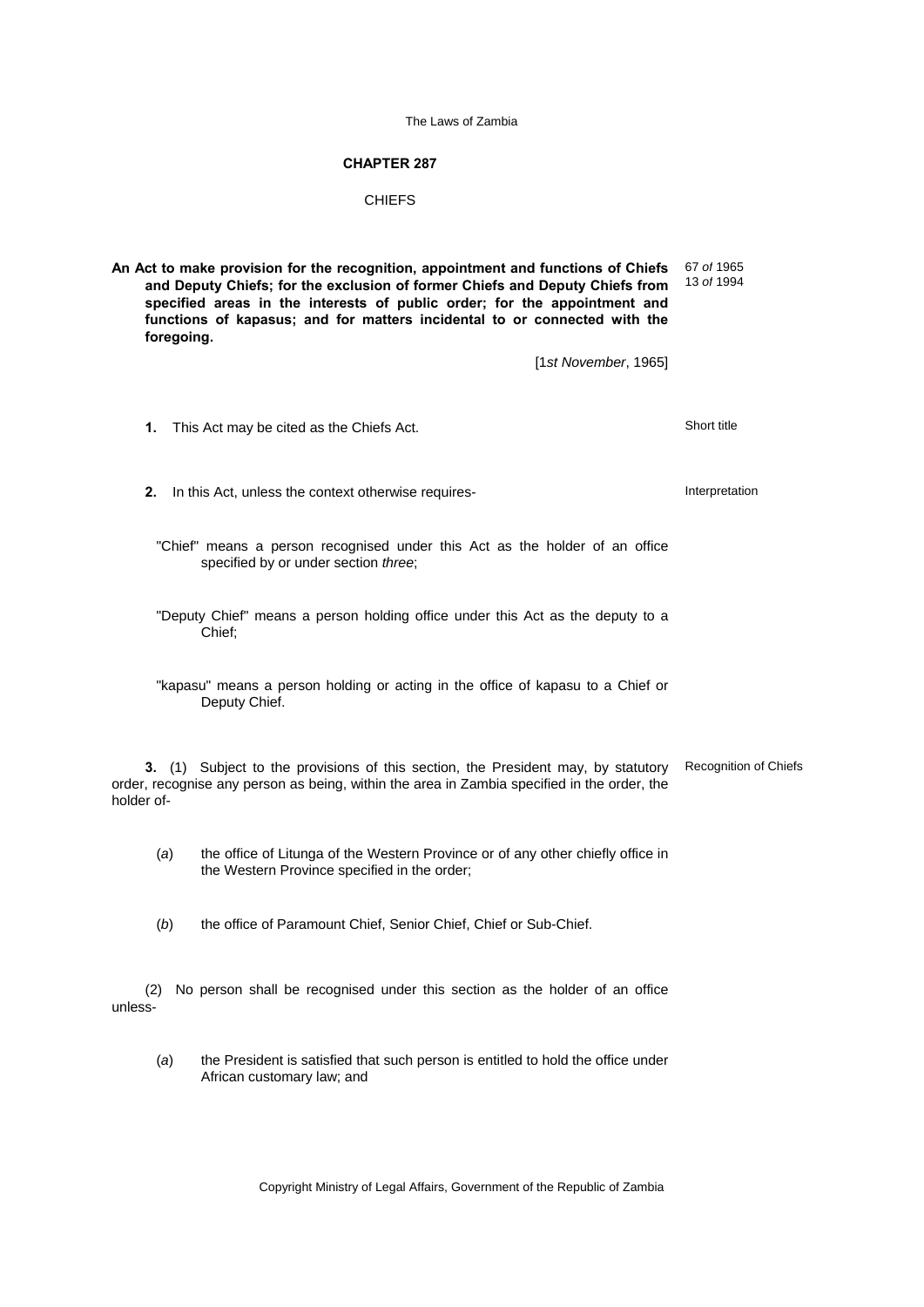| (b) | in the case of a chiefly office in the Western Province, other than the office |
|-----|--------------------------------------------------------------------------------|
|     | of Litunga, the person to whom recognition is accorded is recognised by the    |
|     | Litunga and traditional council to be a member of a ruling family in the       |
|     | Western Province.                                                              |

**4.** (1) The President may, by statutory order, withdraw the recognition accorded to Withdrawal and any person under this Act if, after due inquiry, he is satisfied that-

suspension of recognition accorded to Chiefs

- (*a*) the person has ceased to be entitled under African customary law to hold the office in respect of which recognition was accorded; or
- (*b* the withdrawal of the recognition accorded to the person is necessary in the interests of peace, order and good government.

(2) Where the President deems it expedient to inquire or cause inquiry to be made into the question of the withdrawal of the recognition accorded to a person under this Act, he may, by statutory order, suspend the recognition so accorded until such time as the inquiry has been completed and the President has made a decision on the question.

**5.** The President may appoint a person or persons to inquire into any question relating to the recognition of any person under this Act or the withdrawal of the recognition accorded to any such person and, on the completion of the inquiry, to report and make recommendations thereon to the President. Inquiries

**6.** (1) After consultation with a Chief and his traditional councillors, the President Deputy Chiefs may, by statutory order-

- (*a*) appoint any person as the deputy to that Chief; and
- (*b*) subject to the provisions of subsection (2), transfer to the person so appointed, for such period as the order remains in force, all or any of the functions of the office of that Chief.

(2) The traditional functions of the office of a Chief under African customary law shall not be transferred under this section to a Deputy Chief except to the extent that such functions may competently be discharged under African customary law by a person other than a Chief.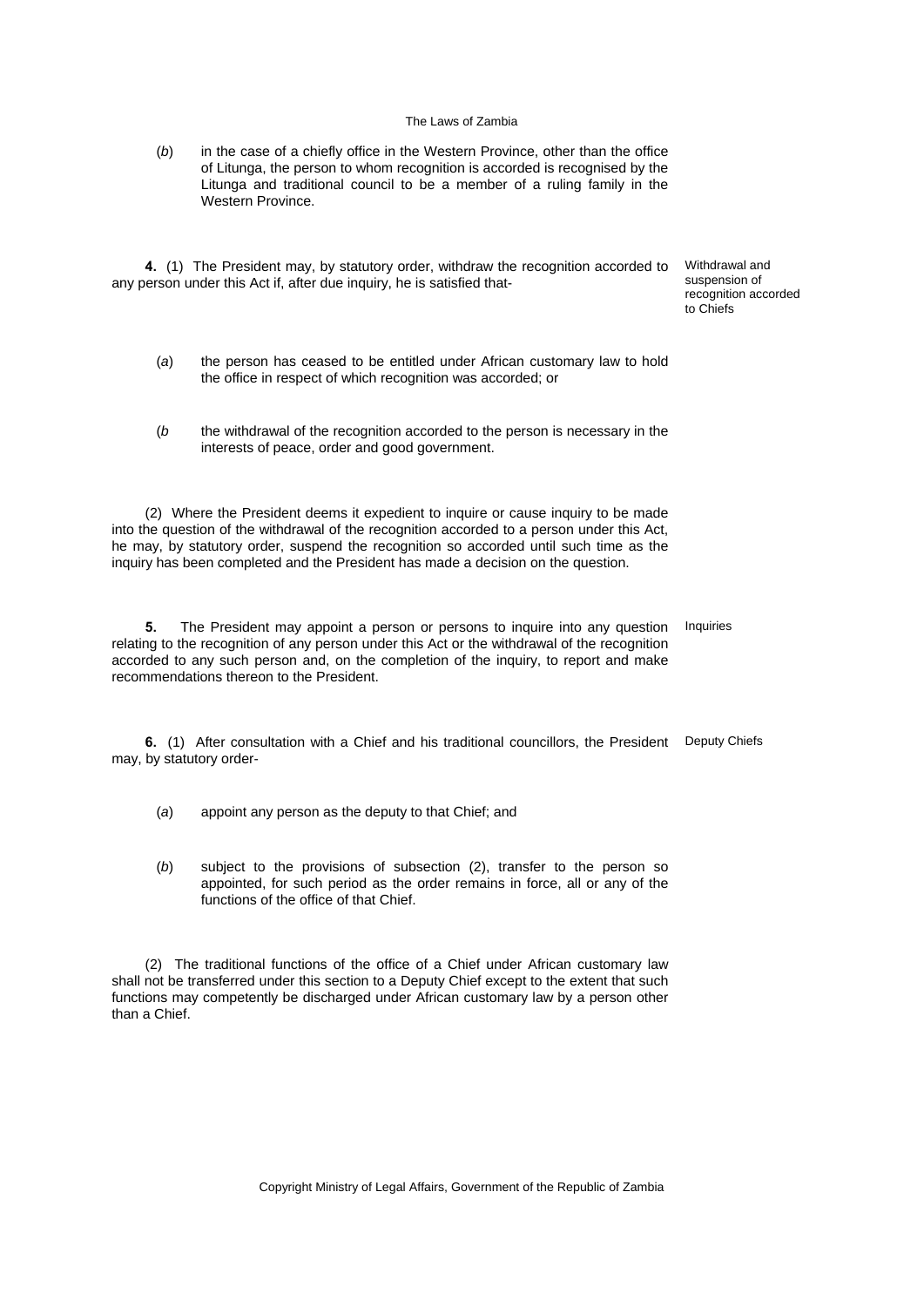**7.** (1) Where the recognition accorded to a person as a Chief or the appointment of a person as a Deputy Chief has been withdrawn or revoked under this Act, and the President is satisfied that the presence of such person in any area would be prejudicial to the maintenance of public order in that area, the President may, by notice under his hand, prohibit such person from being within the area specified in the notice on and after a date specified in the notice, except in such circumstances and on such conditions, if any, as may be specified in the notice.

(2) As soon as the President is satisfied that the necessity for the prohibition contained in a notice given under subsection (1) no longer exists, he shall cancel it by further notice under his hand.

(3) A notice given under this section shall be served personally on the person to whom it relates or, if he cannot be found, shall be published in the *Gazette*.

(4) Any person who contravenes the provisions of a notice in force under subsection (1) shall, for every such contravention, be guilty of an offence and liable on conviction to imprisonment for a period not exceeding six months.

**8.** There shall be paid to every Chief and Deputy Chief, for the purpose of enabling him to maintain the status of his office and to discharge the traditional functions of his office under African customary law in a fit and proper manner, such subsidies as the President may determine.

**9.** (1) There shall be attached to every Chief and Deputy Chief, for the purpose of aiding and assisting him in the discharge of the functions of his office, such number of kapasus as the President may determine.

(2) Power to make appointments to hold or act in the office of kapasu to a Chief or Deputy Chief, to exercise disciplinary control over persons holding or acting in such offices, to remove such persons from office, and to determine the salaries and allowances payable to, the uniform or badge of office to be worn by, and the other conditions of service of persons holding or acting in such offices shall vest in the President.

(3) It shall be the duty of a kapasu promptly to obey and execute all lawful directions given to him by the Chief or Deputy Chief to whom he is attached.

**10.** (1) Subject to the provisions of this section, a Chief shall discharge-<br>
Functions of Chiefs

(*a*) the traditional functions of his office under African customary law in so far as the discharge of such functions is not contrary to the Constitution or any written law and is not repugnant to natural justice or morality; and

Exclusion of former Chief or Deputy Chief from specified area

Payment of subsidies to Chiefs and Deputy Chiefs

Kapasus

and Deputy Chiefs

Cap. 1

Copyright Ministry of Legal Affairs, Government of the Republic of Zambia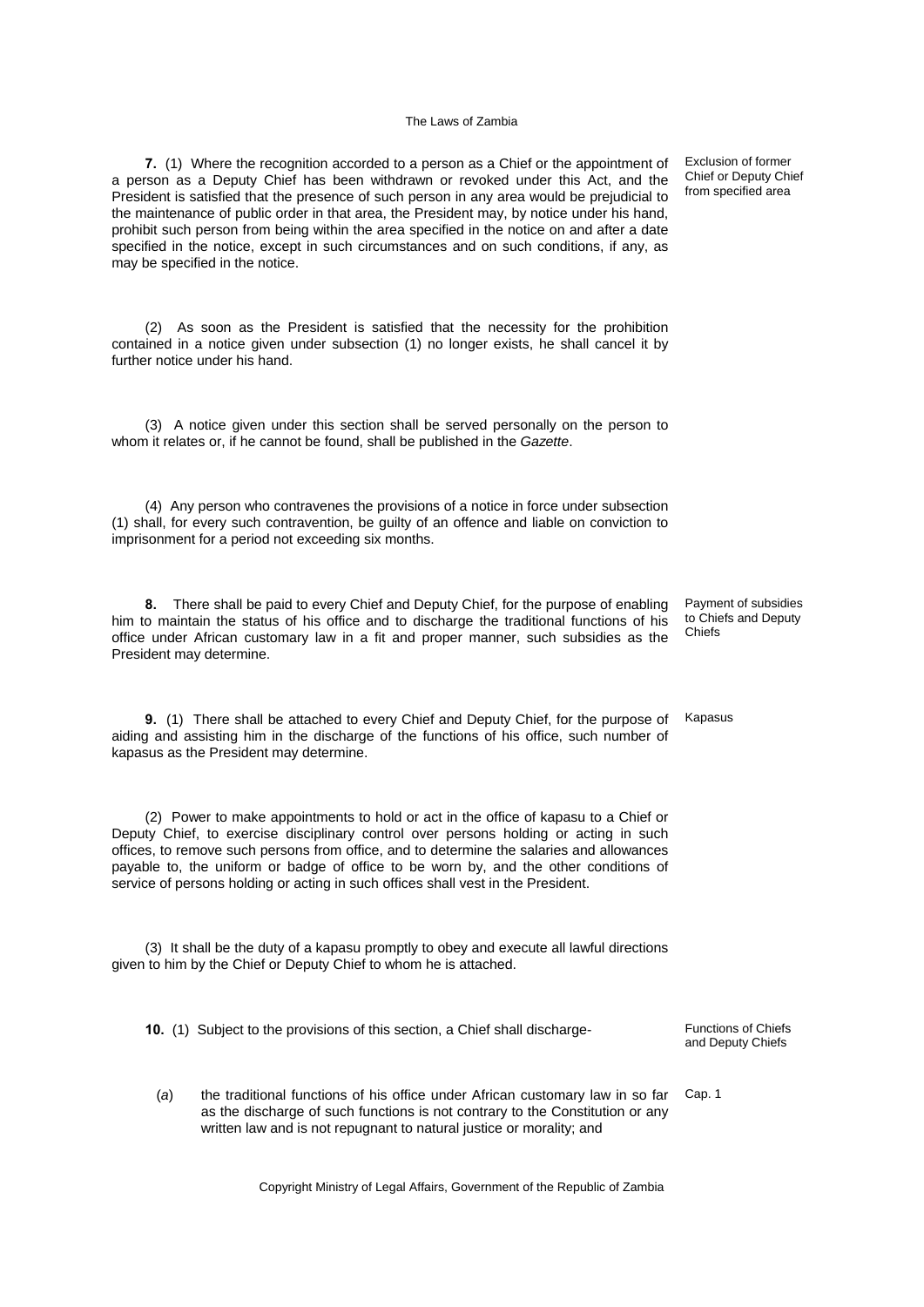(*b*) such functions as may be conferred or imposed upon him by this Act or by or under any other written law.

(2) A Chief shall not discharge any of the functions of his office which have been transferred under this Act to a Deputy Chief.

(3) A Deputy Chief shall discharge such functions of the office of the Chief to whom he is a deputy as have been transferred to him under this Act.

**11.** (1) Every Chief is hereby required to preserve the public peace in his area and to take reasonable measures to quell any riot, affray or similar disorder which may occur in that area. peace

Preservation of public

(2) Whenever a riot, affray or similar disorder occurs in the area of a Chief, a kapasu thereto directed by the Chief may, when in uniform or wearing his badge of office-

- (*a*) require any male person in the vicinity to assist him in quelling the riot, affray or disorder;
- (*b*) arrest, without warrant, any person upon reasonable suspicion of his having committed an offence in connection with the riot, affray or disorder and detain any person so arrested until he can be delivered into the custody of a police officer or brought before a court of competent jurisdiction to be dealt with according to law.

(3) Any person required under paragraph (*a*) of subsection (2) to assist a kapasu who, without reasonable excuse, refuses or fails to do so, shall be guilty of an offence and liable on conviction to a fine not exceeding seven hundred and fifty penalty units or to imprisonment for a period not exceeding three months, or to both.

(4) In this section-

- (*a*) "area", in relation to a Chief, means the area in Zambia within which recognition is accorded to the Chief under this Act;
- (*b*) references to a Chief shall, in a case where the functions of the office of a Chief under this section have been transferred to a Deputy Chief, be construed as references to the Deputy Chief.

(*As amended by Act No.* 13 *of* 1994)

Copyright Ministry of Legal Affairs, Government of the Republic of Zambia